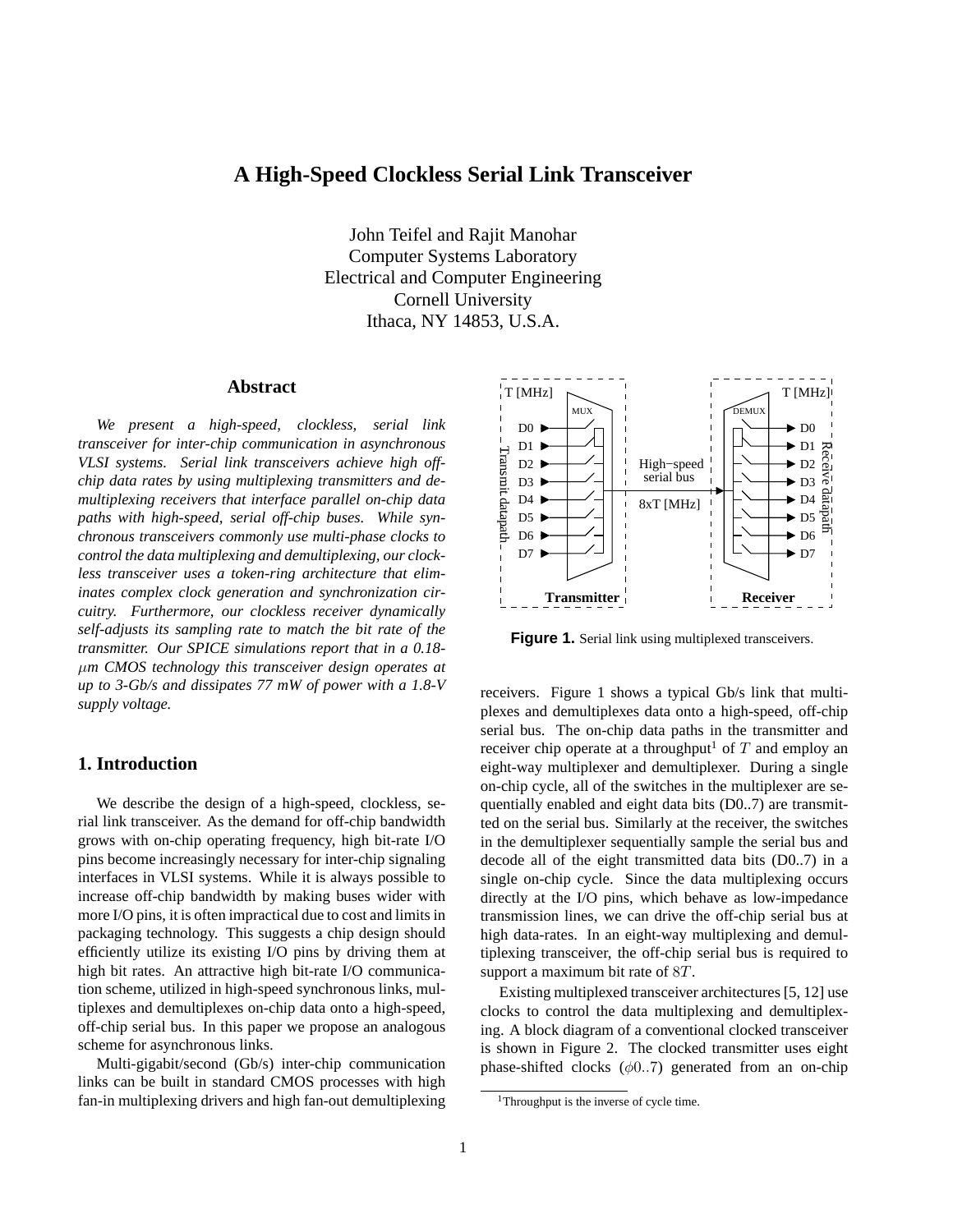

**Figure 2.** General transceiver architectures.

clock ( $\phi_{ref}$ ) to control the eight switches of the multiplexer, with each switch enabled by a unique clock. While the multiplexed switches operate in parallel, they transmit bits sequentially onto the serial bus because their clocks are outof-phase. The receiver uses a reference clock ( $\phi_{ref}$ ), transmitted with the serial data, to generate its own phase-shifted clocks ( $\phi$ 0..7) that control the switches of the demultiplexer. The demultiplexed switches operate in parallel, but are sequentially enabled (out-of-phase) to correctly decode the serial data. Both the transmitter and receiver use PLLs (phaselocked loops) or DLLs (delay-locked loops) to generate the phase-shifted clocks that are critical for precise transmission and decoding of the serial bit stream. Additionally, clocked transceivers have a synchronization latency in converting on-chip, single-phase data to multi-phase data used at the multiplexer and demultiplexer.

Instead of generating multi-phase clocks, we propose a clockless architecture that uses asynchronous token-rings to control the data multiplexing and demultiplexing in the transceiver. Figure 2 shows a side-by-side comparison of our clockless transceiver to a traditional clocked transceiver. A clockless transceiver eliminates all of the clock generation and synchronization circuitry that complicates a clocked transceiver design. Since no clock is transmitted with the serial bit stream, a clockless serial link receiver must extract bit boundaries from the serial data stream. This requires the serial data to be encoded and transmitted on more than one data wire. For ease of encoding and decoding our clockless transceiver uses three wires to transmit serial data, whereas a clocked transceiver would use only

two wires (data and clock). However, the particular dataencoding that we use in our serial link allows a clockless receiver to dynamically self-adjust its sampling rate to match the bit rate sent at the transmitter.

All the circuits in our clockless transceiver, except for the off-chip serial bus, are designed using quasi-delayinsensitive (QDI) asynchronous circuits.<sup>2</sup> The off-chip bus is not delay-insensitive (DI) because we do not generate a low-level acknowledgment for the transmitted serial data. Purely DI buses require an acknowledgment handshake for every data value transmitted and high bit rates are not achievable as the data-rate is limited by the round-trip, inter-chip propagation delay of the DI handshake [8]. Since our clockless transceiver is targeted for systems using QDI cores, we want to minimize the timing assumptions needed to attain high bit rates on the off-chip serial bus. In our design we need only guarantee one timing constraint: *the transmitter shall not transmit at a bit rate faster than the maximum bit rate supported by the receiver*. This conservative, one-sided timing assumption allows the transmitter to transmit bits at any data-rate from zero (idle link) up to the maximum bit rate supported by the receiver.

This rest of this paper provides design details for highspeed clockless transceivers and is organized as follows. Section 2 discusses the three-wire asynchronous signaling protocol used for data-encoding on the high-speed serial bus. Section 3 provides architectural details of the tokenring multiplexers and demultiplexers and in Section 4 we show circuit details of the transmitter and receiver. In Section 5 we show how the transceiver design can be modified to handle bit errors and Section 6 discusses related work. Concluding remarks are in Section 7.

## **2. Three-wire Asynchronous Signaling**

Instead of using a clock to determine bit boundaries, asynchronous signaling protocols encode bit boundaries as state transitions on interconnect wires. One way to do this is to use three-wire signaling protocols first proposed by Røine [21] for use in high-speed asynchronous links. In three-wire protocols, next state information regarding the protocol is transmitted across the three-wire interconnect. Figure 3 shows an example of a three-wire state diagram that is used for both data encoding at the transmitter and data decoding at the receiver. Since there are exactly three states in this protocol, next state information is efficiently transferred across the interconnect by sending a single pulse along one of the three interconnect wires. In Figure 3 we denote this pulse as  $P_i$ , for  $i \in \{0, 1, 2\}$ , where i is one wire of the three-wire interconnect upon which the pulse is transmitted.

<sup>&</sup>lt;sup>2</sup>Our clockless transceiver architecture is not restricted to QDI circuits and is generally applicable to all asynchronous handshake circuits.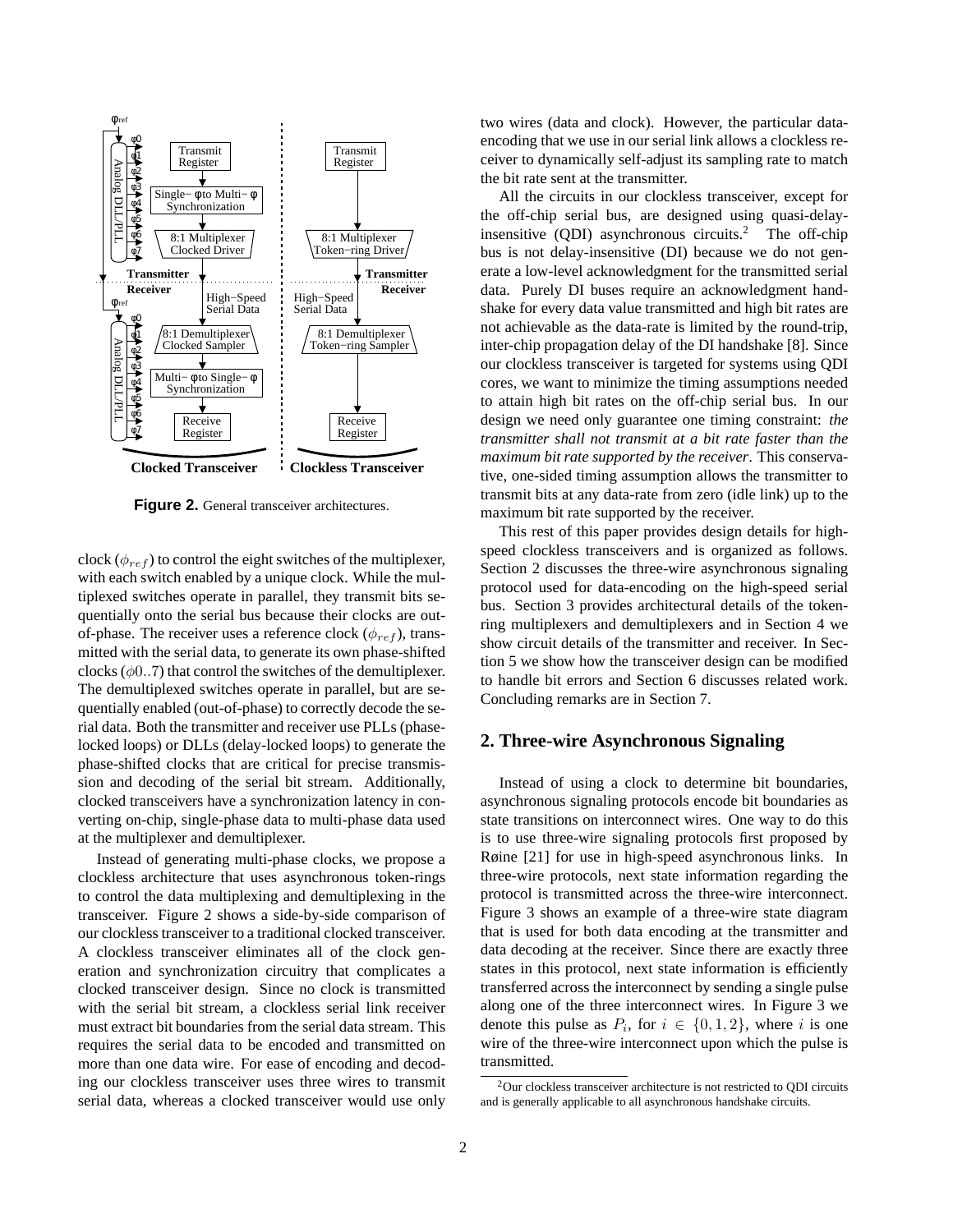

**Figure 3.** Three-wire state transition diagram.

The three-wire state machine can be initialized to any of the three states, as long as both the transmitter and receiver are initialized to the same state. $3$  At the transmitter the edges of the state diagram correspond to the data bit,  $b$ , to encode and the interconnect wire,  $i$ , upon which to send a pulse,  $P_i$ . For the receiver the edges of the state diagram correspond to the pulse  $P_i$  that is received and the data bit, b, that is subsequently decoded. Since the receiver receives these pulses asynchronously, it automatically adjusts its decoding bit rate to the encoding bit rate at the transmitter. Tables 1 and 2 summarize the state transition tables for the transmitter and receiver respectively. It should be noted that in the three-wire protocol, both the transmitter and receiver must keep track of their current state to encode and decode the transmitted data. The three-wire protocol we implement has the property that two successive pulses (i.e., state transitions) will not be sent on the same wire, simplifying the decoding circuitry at the receiver. Figure 4 shows waveforms of the three-wire protocol transmitting an example bit stream along with the corresponding states of the three-wire protocol.



Figure 4. High-speed three-wire asynchronous signaling.

## **3. Token-Ring Transceiver Architecture**

We use token-rings to design high-speed asynchronous multiplexed transceivers. A token-ring consists of  $n$  concurrent processing elements connected in a ring, with the output of process i connected to the input of process  $(i +$ 1) mod *n*. While in general token-rings can have one or more tokens traveling around the ring, we will use rings

| Inputs               |            | Outputs |                         |  |
|----------------------|------------|---------|-------------------------|--|
| <b>Current State</b> | Data Value |         | Next State   Wire Pulse |  |
|                      |            |         |                         |  |
|                      |            |         |                         |  |
|                      |            |         |                         |  |
|                      |            |         |                         |  |
|                      |            |         |                         |  |
|                      |            |         |                         |  |

**Table 1.** Three-wire state table for transmitter.

| Inputs               |            | Outputs |                         |  |
|----------------------|------------|---------|-------------------------|--|
| <b>Current State</b> | Wire Pulse |         | Next State   Data Value |  |
|                      |            |         |                         |  |
|                      |            |         |                         |  |
|                      |            |         |                         |  |
|                      |            |         |                         |  |
|                      |            |         |                         |  |
|                      |            |         |                         |  |

**Table 2.** Three-wire state table for receiver.

with only one token in this paper. Token-rings are common asynchronous structures that are useful for implementing distributed mutual exclusion in concurrent VLSI architectures [15, 19]. Mutual exclusion is necessary in token-rings when elements in the ring can communicate with a common shared resource. To implement distributed mutual exclusion in the token-ring, access to shared resources is restricted to when elements exclusively have the token.

We construct a  $N:1$  multiplexed transceiver with two independent N-element token-rings, one token-ring at the transmitter and one at the receiver. Each element in the token-ring is a single transceiver and communicates with a non-shared bit slice of the on-chip parallel data path and a shared off-chip serial bus. Since each element (transceiver) in the token-ring must sequentially access the shared serial bus, the token traveling around the ring naturally implements this out-of-phase access and ensures distributed mutual exclusion on the serial bus. As discussed in Section 2, each transceiver element requires the current state of the three-wire protocol to encode or decode data values. By having each transceiver compute the current state and send it on the token channel to the next transceiver in the ring, the token provides a convenient method for distributed state update in the three-wire protocol and we subsequently refer to this token as a *state-token*. In our token-ring implementation of multiplexed transceiver architectures, it is easiest to encode the token channel as a 1-of-3 channel to communicate one of three possible states in the three-wire protocol.

<sup>&</sup>lt;sup>3</sup>We initialize our circuits to "State 0".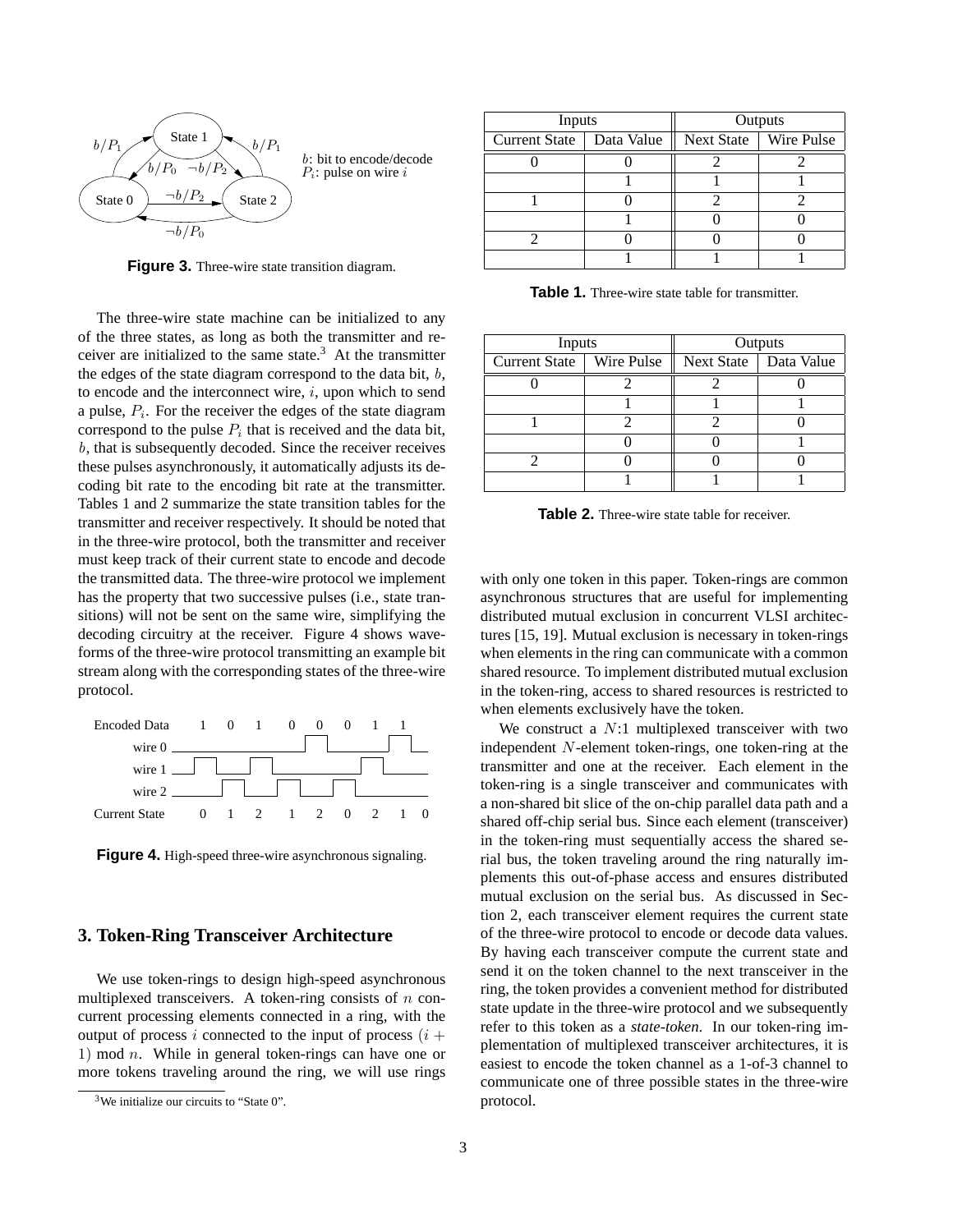

**Figure 5.** Basic 8:1 multiplexed transceiver architecture.

Figure 5 shows a basic three-wire protocol implementation using an asynchronous, multiplexed, token-ring architecture. The serial transmitter uses an eight element tokenring that multiplexes parallel data  $(L[0..7])$  onto a shared bus  $(Z)$  that drives the three interconnect wires. The statetoken passed around the ring is the current state value of the three-wire protocol. Each element of the token-ring contains an identical transmitter circuit and the state-token controls which transmitter is actively driving the shared bus. The period of a token is equal to  $N$  times the inverse of the transmitted bit rate and each transmitter needs a local cycle time of at least  $1/N$  of the bit rate. In our target technology  $(0.18 \mu m \text{ CMOS})$  the token-ring throughput is determined by how fast each individual stage can drive the shared bus without suffering signal integrity problems, which in our circuit design is independent of how optimally the handshakes complete between token-ring elements. As a side result, the number of elements in the token-ring does not need to be throughput-optimized and so the number can be any reasonable value (limited by the wiring capacitance of the shared bus). In the example shown in Figure 5 a token-ring of size eight is chosen for convenience of interfacing with a 32-bit on-chip data path. The serial receiver uses a similar eight element token-ring and shared bus  $(Z)$  to reconstruct parallel data  $(R[0..7])$  from the serial interconnect. Like the transmitter, each element of the token-ring contains an identical receiver circuit and the state-token controls which receiver is sampling the shared bus. In both the transmitter and receiver, the token-ring circuit elements that operate on the shared buses utilize conservative timing assumptions (non-QDI) to achieve high serial bit rates and are discussed in detail in subsequent sections.

#### **4. Circuit Implementation**

We assume the three-wire interconnect is built from a standard printed circuit board using either microstrip or stripline traces. Various transmission-line signaling schemes are possible with the three-wire protocol, including standard-CMOS, series-terminated, parallel-terminated, or Gunning Transceiver Logic (GTL) [2, 10]. We decided against differential signaling because it doubles the amount of required pins and interconnect signals. In this paper, a ground-referenced (i.e., single-ended) signaling scheme with parallel-terminated transmission lines and open-drain drivers is used for the interconnect design. Figure 6 shows an example of this interconnect style. A disadvantage of this scheme is the high static power dissipation when the transmission line is being driven low. GTL type interconnects have better noise immunity but suffer from the same static power dissipation problem and have more complicated interface circuitry than the parallel-terminated interconnect we chose to implement.



Figure 6. Electrical interconnect configuration.

Figure 6 illustrates how an open-drain, single-ended signaling scheme can be used to implement one wire of the asynchronous three-wire protocol. The transmitter on *Chip A* drives the interconnect wire with eight open-drain NMOS transistors (one for each TXcell) and the receiver on *Chip B* uses an inverter to restore the transmitted signal to onchip voltage levels. The transmitted waveforms have their logical senses inverted. The *Rt* resistor terminates the transmission line through *Vtt*, which can be different than the onchip voltage. This circuit connection both minimizes signal integrity distortion on the transmission line and also restores the transmission line to a *Vtt* voltage level when it is not being driven low by the NMOS drivers. As a result, there is no static power dissipation when the multiplexed transmitter is not transmitting data (i.e., when the NMOS transistors are not being driven).

We describe clockless transceiver circuits using Communicating Hardware Processes (CHP), whose syntax is summarized in the appendix, and construct them using Martin's synthesis method [16].

#### **4.1. Multiplexed Transmitter**

The CHP for the multiplexed transmitter process is:

 $TXcell \equiv *[U?s, L?x; y := f_s(x, s); data_tx(Z, y), D!y]$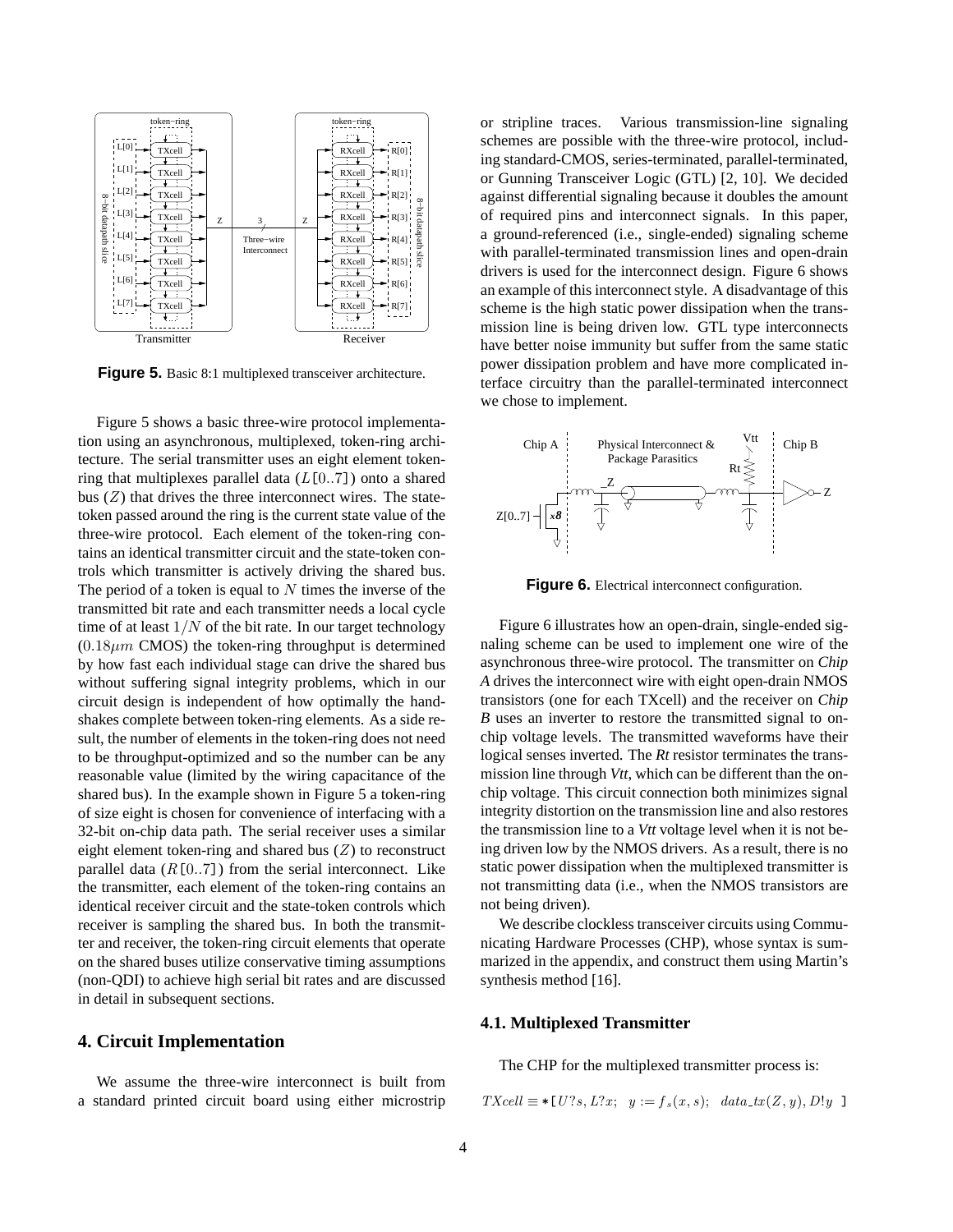The transmitter first receives the current state-token  $(s)$ from the previous token-ring cell on  $U$  and the data bit  $(x)$ to encode on L. It then computes  $(f_s)$  the next state value, copies this value on  $D$ , and the  $data\_tx$  function transmits the value on the interconnect-driver wires  $(Z)$  that drive the open-drain drivers in Figure 6. While the peak token-ring frequency determines the maximum achievable bit rate, the actual transmitted bit rate is data-dependent on how fast the on-chip transmitter core supplies data to the L channel.

We use *process decomposition* [18] to break the TXcell process into a non-QDI process, Tdriver, that contains the  $data\_tx$  implementation and a QDI process, Tproc, that contains the  $f_s$  computation and other channel accesses. The Tproc and Tdriver processes can be constructed as follows:

$$
Tproc \equiv *[ U?s, L?x; T!f_s(x, s) ]
$$
  
|| Tdriver \equiv \*[ T?y; data\_tx(Z, y), D!y ]

Although the D communication can logically be at the end of either the Tproc or the Tdriver processes, we place it in the Tdriver process so we can more easily control the bit rate of the transmitter (by placing delay-lines on either the  $T$  or  $D$  channels). The final Tcell process is shown in Figure 7. The  $BitWidth$  and  $BitRate$  signals in the figure are analog control signals (to be discussed shortly) that are used to control timing margins for the circuits that implement the *data tx* function.



**Figure 7.** Multiplexed transmit cell (TXcell).

Given the manner in which the Tproc and Tdriver processes were decomposed, their circuit implementations can be compiled independently [18]. We compile Tproc as a standard QDI precharge-half-buffer (PCHB) process [14] and it is shown in Figure 8. The production rules for the pull-down computation of  $f_s$  are:

$$
en \wedge (L \cdot 0 \wedge U \cdot 2 \vee L \cdot 1 \wedge U \cdot 1) \rightarrow \_T \cdot 0
$$
  
\n
$$
en \wedge L \cdot 1 \wedge (U \cdot 0 \vee U \cdot 2) \rightarrow \_T \cdot 1
$$
  
\n
$$
en \wedge L \cdot 0 \wedge (U \cdot 0 \vee U \cdot 1) \rightarrow \_T \cdot 2
$$

Tdriver is more interesting to compile because it is a non-QDI process and needs to generate a self-resetting waveform on the interconnect-driver wires  $(Z)$  as well as control the transmission bit rate. We also need to guarantee that  $Z$  is not driven high, consequently activating the open-drain interconnect drivers, when no data is being transmitted. The internal circuits in this process are QDI, but the  $Z$  channel is non-QDI because its output is not acknowledged.



**Figure 8.** Tproc circuit implementation.

The initial handshaking expansion for the Tdriver process is given by:

\*
$$
[T_{DL}]; [v(T)]; Z := y; [v(Z)],([Z_{DL}]; Z \Downarrow),(D := y; [-D.e]; T.e]; [n(T)]; D \Downarrow);[D.e]; T.e†
$$

 $Z_{DL}$  is a delay-line, whose adjustable latency is controlled by the voltage on the *BitWidth* signal, and sets the bit width of the output bit stream by controlling the pulse width on the Z data wires. Likewise  $T_{DL}$  is a delay-line, whose latency is controlled by the *BitRate* signal, sets the bit rate of the output bit stream by controlling the speed of the handshake on T. We use *process factorization* [17] to break this handshaking expansion into two concurrent parts:

\*[[
$$
\neg D.e]
$$
; T.e[; [D.e]; T.e[]  
 $\parallel$   
\*[[T<sub>DL</sub>]; [v(T)]; Z := y; [v(Z)];  
([Z<sub>DL</sub>]; Z  $\Downarrow$ ), (D := y; [n(T)]; D  $\Downarrow$ )  
1

The first part contains all of the enable signals and is simply compiled as a wire. The second part contains the remaining logic necessary to implement Tdriver and we focus on optimizing this in the rest of this section. The initial handshaking expansion of the second part of Tdriver first raises  $Z$  and then in parallel lowers  $Z$  and performs a handshake on D. If the " $D := y$ " rule is moved earlier in the handshake then a state variable can be eliminated and a more efficient handshake expansion results: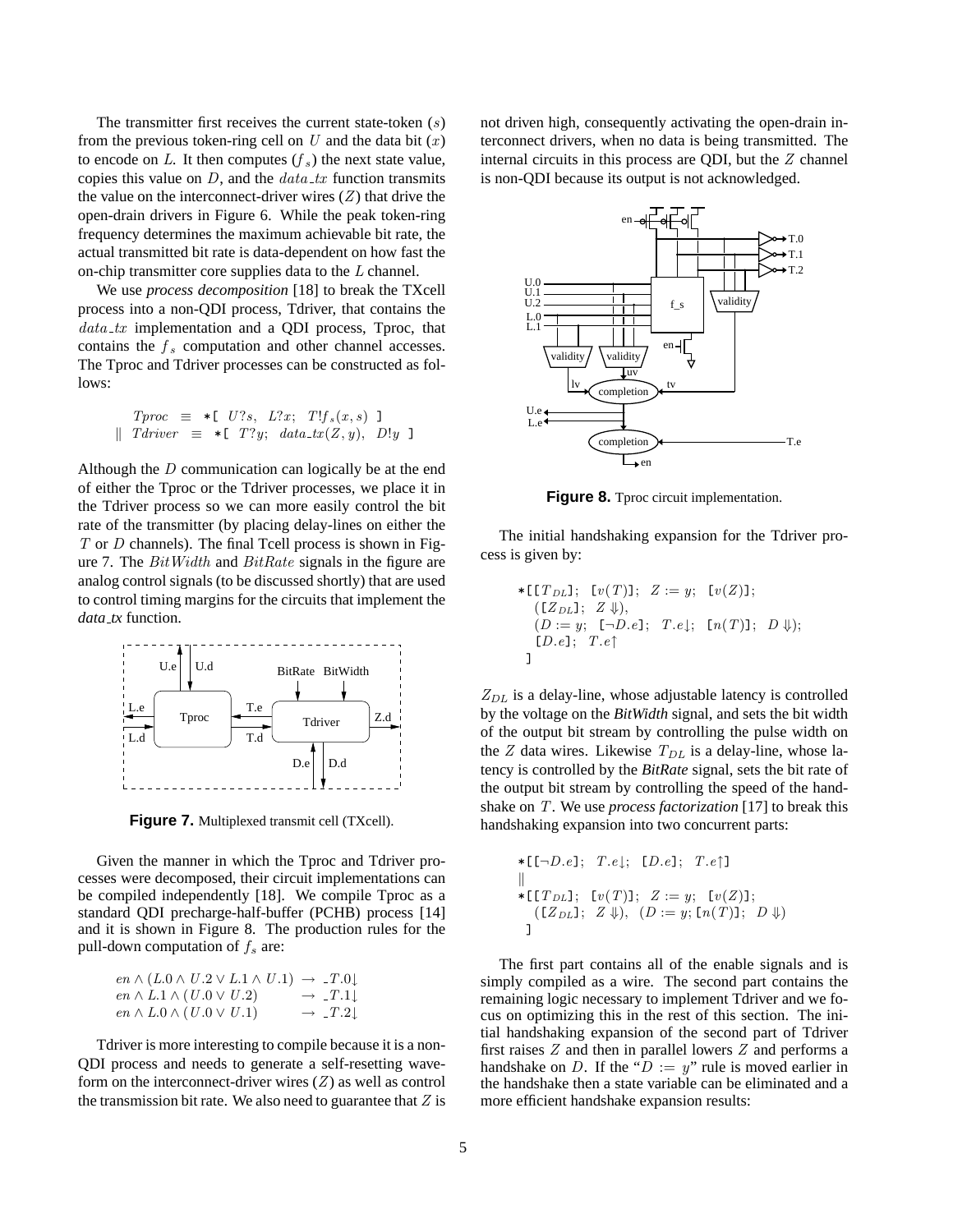\*
$$
\begin{array}{ll}\n\ast \left[\Gamma T_{DL}\right]; & [v(T)]\,; \\
Z := y; & [v(Z)]\,; & (D := y, [Z_{DL}])\,; \\
Z \Downarrow; & [n(T)]\,; & D \Downarrow\n\end{array}
$$

It should be noted that this reshuffling weakly couples  $Z_{DL}$ with  $T_{DL}$  since "Z  $\Downarrow$ " must now wait for both the "D := y" and "[ $Z_{DL}$ ]" rules. While this prevents  $Z_{DL}$  from independently setting the pulse width on the  $Z$  data wires, the pulse width can still be modified indirectly by also adjusting  $T_{DL}$ , which will indirectly control the speed of the " $D := y$ " rule. This slightly limits the adjustability of the bit width and bit rate, but in our circuits the ranges are acceptable to justify this more efficient reshuffling.



**Figure 9.** (a) Tdriver circuit implementation, (b) nonstandard completion circuit.

The compiled production rules for this handshake expansion are shown in Figure 9. The two delay-lines in Figure 9a control all of the timing assumptions in the multiplexed transmitter design. The delays of the  $Z_{DL}$  and  $T_{DL}$  delay-lines should be adjusted such that the bit rate and bit width are sufficient for the demultiplexed receiver to decode the transmitted bit pulses. The pull-down for the precharge computation block of  $D$  is gated by  $zv$  to enforce that " $Z := y$ " is ahead of " $D := y$ " in the handshaking expansion. Figure 9b gives the non-standard completion circuit that is used to allow the  $Z$  data rails to precharge without waiting for the handshake to complete on D.

## **4.2. Demultiplexed Receiver**

The CHP for the demultiplexed receiver process is:

$$
RXcell \equiv *[U?s; z := s; *[z = s \longrightarrow z := data\_rx(Z)]; D!z, R!f_x(s, z)
$$

The receiver first receives the current state-token  $(s)$ from the previous token-ring cell on Channel  $U$  and then samples the shared state wires  $(Z)$  until the next state<sup>4</sup>  $(z)$ arrives from the off-chip interconnect. It then copies the next state value to the next cell on Channel D, and computes  $(f_x)$  the encoded data value based on the current and next states of the three-wire protocol and sends this value on Channel R. The  $data\_rx$  function samples the Z channel until a valid data token appears on it and then immediately returns the data value. While the peak token-ring frequency determines the maximum decodable bit rate, the actual decode rate is data-dependent on how fast the transmitter sends bits and on how fast the on-chip receiver core processes data on the R channel.

We would like to decompose the RXcell process into a non-QDI process, Rsamp, that contains the loop that samples the state wires and a QDI process, Rproc, that contains all of the other computation. To facilitate this, RXcell is transformed to:

$$
\begin{aligned}\n\ast \left[ \left( \overline{U} \longrightarrow s := U; \ z := s; \right. \\
\ast \left[ z = s \longrightarrow z := data\_rx(Z) \right] \right. \\
1; \\
y := f_x(s, z); \ U?s; \ R!y, D!f_s(s, y)\n\end{aligned}
$$

where  $f_s$  computes the the next state based on the current state and the encoded data value  $(y)$ . The Rsamp and Rproc processes can then be decomposed as follows:

$$
R\text{ samp} \equiv *[\overline{U} \longrightarrow s := U; \ z := s;\ast[z = s \longrightarrow z := data\_rx(Z)]\n1;\nT!f_x(s, z)\n1\nRproc \equiv *[\overline{T?y}, U?s; R!y, D!f_s(s, y)]
$$

The final RXcell process is shown in Figure 10.

Since the Rsamp and Rproc processes share the data rails of the U Channel, their circuits must be compiled together to ensure that the data rails of  $U$  are valid for the entire time the probe selection statement is executing in Rsamp.

<sup>&</sup>lt;sup>4</sup>The next state is guaranteed by the three-wire protocol to be different than the current state and so the receiver will never run ahead of the transmitter.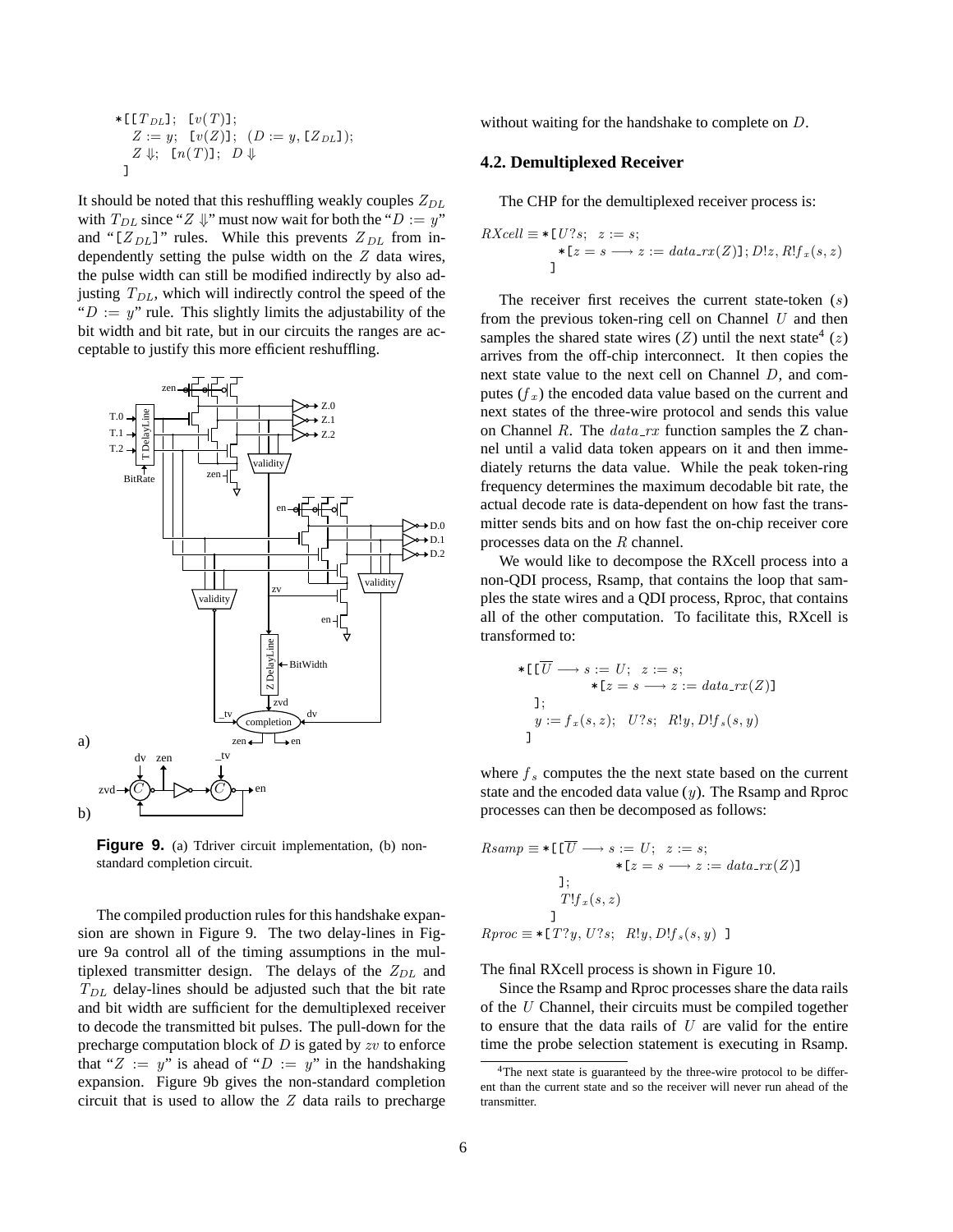

**Figure 10.** Demultiplexed receive cell (RXcell).

Rsamp is simpler than the CHP may first appear and is implemented as a latched sense amplifier, as shown in Figure 11. The sense amplifier activates and drives the T channel data rails when the current state-token, the next state value from the interconnect, and the  $T$  channel enable signal (T.e) are all valid. When the T.e signal is low the sense amplifier resets itself.



**Figure 11.** Rsamp circuit implementation.

Rproc is compiled as a normal QDI PCHB process except to implement the probe on  $U$  correctly, the T.e signal must be driven based on the validity and neutrality of  $U$  (rather than a normal PCHB handshake reshuffling that computes T.e from the state of the T channel). Also we do not check the neutrality of the  $T$  data rails (as Rsamp has 7 full cycles to reset itself). The Rproc circuit is shown in Figure 12 and the production rules for the pull-down computation of  $f_s$  are:

| $en \wedge (T.0 \wedge U.2 \vee T.1 \wedge U.1) \rightarrow \Box D.0 \downarrow$ |                      |
|----------------------------------------------------------------------------------|----------------------|
| $en \wedge T.1 \wedge (U.0 \vee U.2)$                                            | $\rightarrow$ $-D.1$ |
| $en \wedge T.0 \wedge (U.0 \vee U.1)$                                            | $\rightarrow$ D.2    |

The major timing assumption in this receiver design is that a receive cell can process a bit from the interconnect and pass control to the next cell in time for it to process the next bit. In general, the receiver's token-ring must have a peak bit-processing throughput equal to or greater than the maximum bit rate of the three-wire interconnect. This is a one-sided timing assumption only, as the transmitter can transmit at an arbitrarily slow bit rate. If the interconnect



**Figure 12.** Rproc circuit implementation.

bit rate is too high for the receiver, transmitted state bits will be mis-sampled and the three-wire state protocol at the receiver will get out of synchronization with the state machine at the transmitter. This will not cause circuit failure, but will prevent any further data values from being decoded correctly.

A conservative link design would adjust the delay-lines in the transmitter to ensure that bit pulses on the three-wire interconnect are mutually exclusive. However, the receiver design we use allows this timing constraint to be slightly relaxed since its circuitry uses sense amplifiers to decode the incoming bit stream and only samples a small portion of the bit's waveform. If the receiving circuitry operates fast enough to decode each transmitted bit upon its leading edge transition,<sup>5</sup> then strict mutual exclusion need only be enforced for every *other* bit pulse. Only every other bit requires mutual exclusion because each RXcell has a priori information about the previously decoded bit from the prior cell and hence knows to wait for a new bit to arrive, which by the three-wire protocol is guaranteed to be different than the previously decoded bit. This relaxed timing constraint

 $5$ Our simulations show that this is true for our design, as the receiver circuitry (due to its lesser complexity) can operate at a higher frequency than the transmitter circuitry.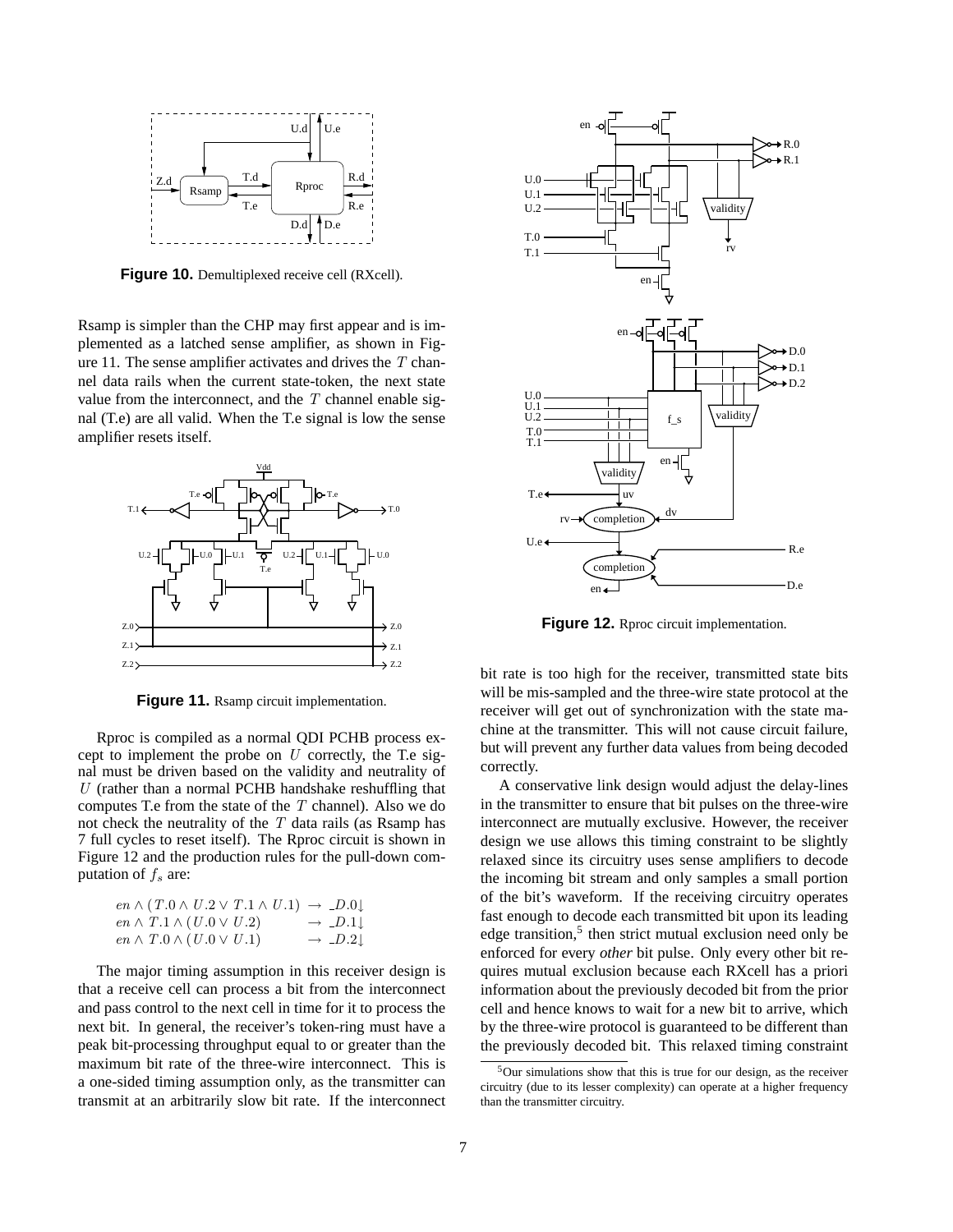scheme still requires strict ordering on the *leading edges* of transmitted bits along the three wires, as well as enough delay between the leading edges of consecutive bits so that the sense amplifiers have time to latch the current bit and stabilize before the leading edge of the next bit arrives at the receiver.

#### **4.3. Simulation Results**

The multiplexed transceiver circuits presented in the previous sections have been designed and layed out in TSMC's  $0.18 \mu m$  CMOS process (FO4 delay≈65ps) and simulated in SPICE. Both the on-chip multiplexed driver and demultiplexed receiver circuits have simulated functionally at bit rates up to 3 Gbps (bit-width  $\approx$  5.1 FO4 delays). The transmitter is the speed-limiting factor in this design, due to the circuit overhead necessary to generate self-timed bit pulses on the interconnect wires. While all on-chip parasitics were included in the simulations, only a simple spice model (no transmission line effects) was used for the offchip path. Using more sophisticated models would allow the transceiver circuits to be tuned for application-specific interconnect scenarios. Figure 13 shows a simulated waveform at the open-drain output of the multiplexed driver circuits with  $Vdd = 1.8V$ ,  $Vtt = 1.8V$ ,  $R_t = 50\Omega$ , and 500fF of pad and pin capacitance [1].



Figure 13. Three-wire multiplexed transmitter output.

The link consumes 23.5pJ/bit, or 76.5mW when running at full throughput. 77% of the power is consumed through the pull-up resistor. When  $V t t$  is reduced to 1.2V, the link consumes 16.4pJ/bit, or 53.3mW when running at full throughput. 66% of the power is consumed through the pull-up resistor. The large amount of power consumed through the pull-up resistor in the open-drain driver signaling configuration indicates that additional power savings in this design can be obtained by using more energy-efficient (and sophisticated) electrical signaling schemes in the frontend, interconnect stages of the multiplexed transceivers.

The token-ring receiver core area is 600 x 1400  $\lambda^2$  (54) x 126  $\mu$ m<sup>2</sup>) and the token-ring transmitter core area is 600

x 2000  $\lambda^2$  (54 x 180  $\mu$ m<sup>2</sup>), which is competitive with the smallest synchronous links [13].

## **5. Token Resynchronization**

Bit errors may occur as a result of unsustainable bit rates, signal degradation on the interconnect, or anything that violates the timing assumptions at the demultiplexed receiver. In asynchronous multiplexed architectures, bit errors will cause one or more transmitted bits to be lost. These lost bits will desynchronize the three-wire state encoding and decoding token-rings at the transmitter and receiver, preventing subsequent data bits from being decoded correctly. This is in contrast to a synchronous system, where a bit error will simply result in an incorrect data value and not cause subsequent data values to be decoded incorrectly.

For illustrative purposes in this section we will use the simple asynchronous link configuration<sup>6</sup> that is shown in Figure 14. C is a channel, of any standard asynchronous handshake, that gives control-flow feedback information to the transmitter concerning the status of the receiver (e.g., how many bits to transmit, the amount of buffer space in the receiver, etc.). We assume that tokens on channel  $C$ are queued, such that the transmission of bits on the serial link and the sending of control tokens will occur in parallel. Without loss of generality, in this example we assume that the control tokens sent on  $C$  simply tell the transmitter to send 8 bits of data and we call this a "normal" control token. As long as control information is still being sent on  $C$  and bits are transmitted on the link, this link will not deadlock when a bit error occurs. However, after a bit error occurs the decoded data bits will be incorrect and will be misaligned by a bit.



Figure 14. Example link configuration.

For an asynchronous link to successfully recover from a bit error, the state-token in both the transmitter and receiver needs to be re-initialized and the token reset to its initial starting position in the token-ring. This process, which we refer to as *token resynchronization*, requires that the transmitted data be tagged with bits generated from error correcting codes (ECC) so that the demultiplexed receiver can detect bit errors. We assume these ECC bits are part of the transmitted data stream and transparent to the token-ring transceiver circuits. To facilitate re-initializing the state-

<sup>6</sup>A study of various asynchronous link configurations is in [25].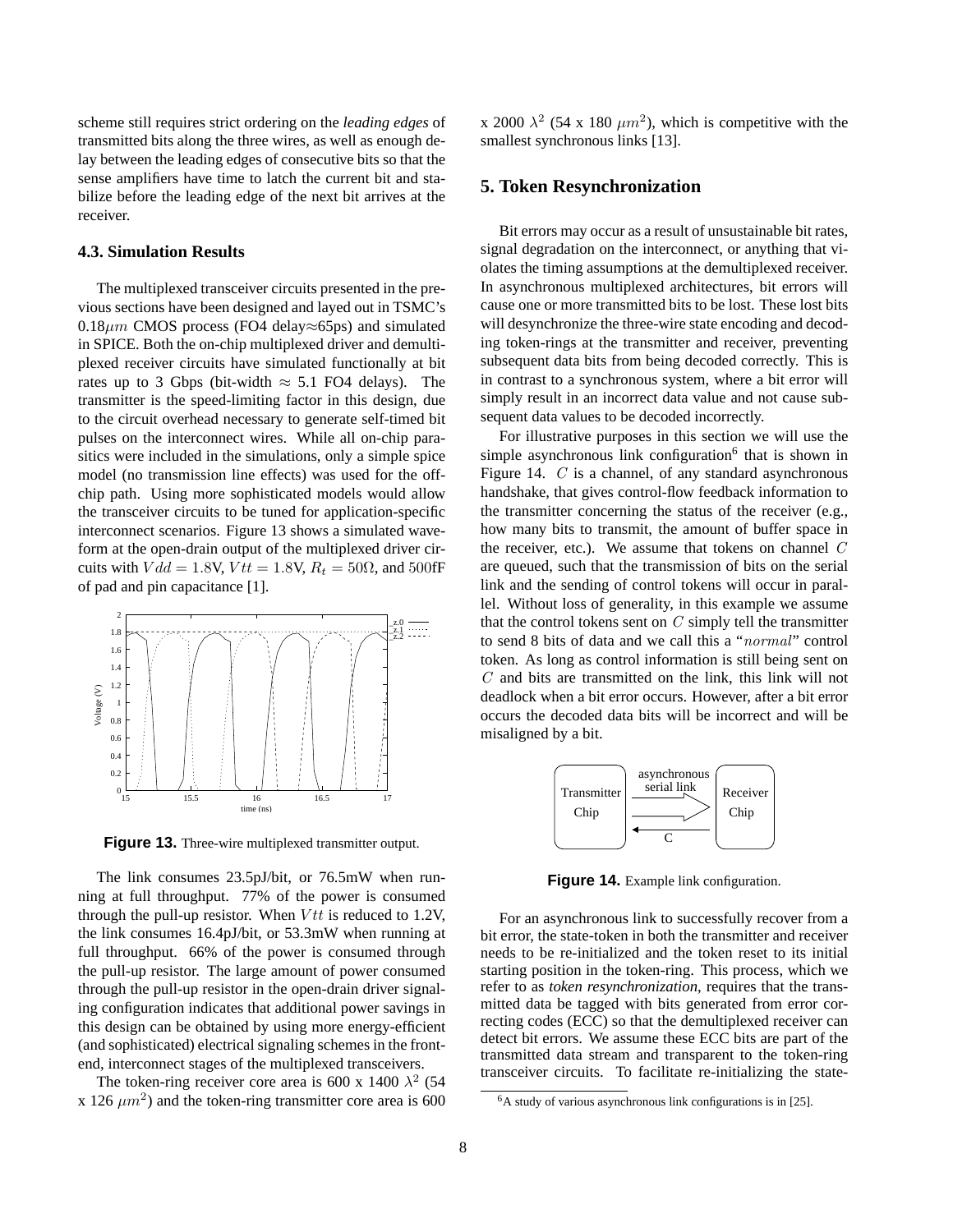

Figure 15. Multiplexed transceiver and control circuits modified to support token resynchronization.

token, we insert the following initialization process at the head of the transmitter and receive token-rings:

Ringinit =  
\n
$$
\ast [U?s, E?e; [-e \longrightarrow D]s[]e \longrightarrow D]''reset\_state'']
$$

where "reset\_state" is the reset value of the state-token,  $E$ is an error channel that determines when the token should be re-initialized, and the  $U$  and  $D$  token channels are connected to adjacent token-ring elements in an analogous manner to the transceiver token-ring elements. The  $E$  channel also provides a convenient control mechanism to stall the progression of the state-token that will be exploited in the resynchronization control circuitry. Since the placement of the Ring init process is symmetric for both the transmit and receive token-rings, the small additional latency for the token to pass through this process will not limit the peak bit rate, although the average bit rate may be slightly lower.

Figure 15 shows the modified token-rings with our multiplexed transceiver architecture. The control queue on channel C allows the transceiver to have multiple outstanding control tokens and prevents deadlock when bit errors occur. At reset, this queue is filled with a finite number of "normal" control tokens. We assume that the RXcontrol process has enough data buffering on the  $R$  channels to buffer all outstanding data requests.

The circuits that control the multiplexed transceivers in an asynchronous link need to be slightly modified to support token resynchronization. We give the following code fragment for the process that controls the receiver:

$$
RXcontrol \equiv *[ \dots R?data; err := ecc_error(data);
$$
  
\n
$$
[\neg err \longrightarrow E! \text{false}, C!' normal''
$$
  
\n
$$
I \equiv \text{error} \longrightarrow (i : depth : C!'sync";
$$
  
\n
$$
E! \text{true};
$$
  
\n
$$
(i : depth : C!' normal"; )
$$
  
\n
$$
1: ... 1
$$

where *ecc\_error* is an ECC function that returns true if a bit error is detected in the received data and depth is the depth of the control queue (i.e., the maximum number of outstanding control tokens). This control process operates similarly to the normal multiplexed architecture when no error has been detected, except it sends **false** on the new E channel in the receiver's token-ring. When the receiver detects a bit error we send " $sync$ " control tokens on  $C$  to flush the control queue of preceding "normal" tokens that will transmit data to the receiver. During this flush the receiver's token-ring is stalled (by not communicating on  $E$ ) because we know that subsequent transmitted data bits will be decoded incorrectly and hence they will not be decoded at all by the receiver. After all of the "normal" control tokens have been flushed, we send **true** on E to reset the state-token at the receiver and the receiver is ready for normal operation again. Normal operation resumes by filling the queue on channel C with "normal" control tokens.

The process that controls the multiplexed transmitter is modified by means of the following code fragment to support token resynchronization:

$$
TXcontrol \equiv *[\begin{array}{l} ... & C?c; \\ [c = "normal" \longrightarrow \\ [-init \longrightarrow E! \mathbf{false}, L! data \\ \mathbb{I} \quad init \longrightarrow E! \mathbf{true}, L! data; \quad init \downarrow \end{array}]
$$

$$
\mathbb{I}c = \begin{array}{l} ... \\ [c] \quad \text{where} \\ [d] \quad \text{in} \\ [d] \quad \text{in} \\ [d] \quad \text{in} \\ [d] \quad \text{in} \\ [d] \quad \text{in} \\ [d] \quad \text{in} \\ [d] \quad \text{in} \\ [d] \quad \text{in} \\ [d] \quad \text{in} \\ [d] \quad \text{in} \\ [d] \quad \text{in} \\ [d] \quad \text{in} \\ [d] \quad \text{in} \\ [d] \quad \text{in} \\ [d] \quad \text{in} \\ [d] \quad \text{in} \\ [d] \quad \text{in} \\ [d] \quad \text{in} \\ [d] \quad \text{in} \\ [d] \quad \text{in} \\ [d] \quad \text{in} \\ [d] \quad \text{in} \\ [d] \quad \text{in} \\ [d] \quad \text{in} \\ [d] \quad \text{in} \\ [d] \quad \text{in} \\ [d] \quad \text{in} \\ [d] \quad \text{in} \\ [d] \quad \text{in} \\ [d] \quad \text{in} \\ [d] \quad \text{in} \\ [d] \quad \text{in} \\ [d] \quad \text{in} \\ [d] \quad \text{in} \\ [d] \quad \text{in} \\ [d] \quad \text{in} \\ [d] \quad \text{in} \\ [d] \quad \text{in} \\ [d] \quad \text{in} \\ [d] \quad \text{in} \\ [d] \quad \text{in} \\ [d] \quad \text{in} \\ [d] \quad \text{in} \\ [d] \quad \text{in} \\ [d] \quad \text{in} \\ [d] \quad \text{in} \\ [d] \quad \text{in} \\ [d] \quad \text{in} \\ [d] \quad \text{in} \\ [d] \quad \text{in} \\ [d] \quad \text{in} \\ [d] \quad \text{in} \\ [d] \quad \text{in} \\ [d] \quad \text{in} \\ [d] \quad \text{in} \\ [d] \quad \text{in} \\ [d] \quad \text{in} \\ [d] \quad \text{in} \\ [d] \quad \text{
$$

where *init* is false upon reset. During normal operation the transmit control process sends **false** on E and passes data along to the  $L$  channels of the transmitter to be transmitted on the link. When the transmit control process receives a "sync" control token on  $C$ , the receiver's token-ring has been stalled due to a bit error and so we stall the transmitter as well. After the control queue has been flushed (i.e., when a "normal" control token is received) the transmit control process resets the state-token at the transmitter by sending **true** on E and the transmitter resumes normal operation.

# **6. Related Work**

Asynchronous three-wire inter-chip interfaces first appeared in [23], where a three-wire wired-or signaling scheme was used for control handshaking on a multiple receiver bus. Røine proposed [21] and implemented [22] a three-wire protocol suitable for high-speed interfaces that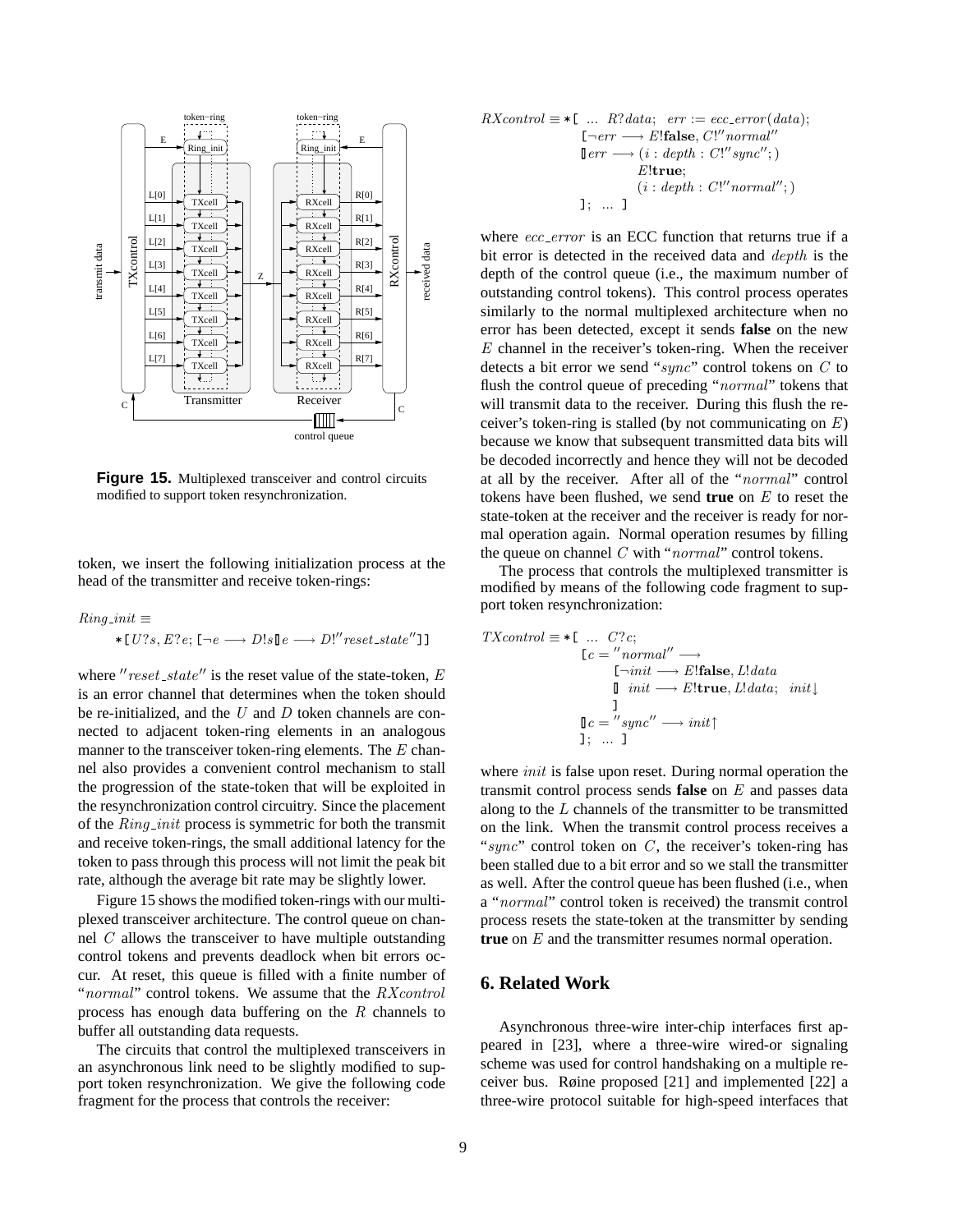is similar to the three-wire protocol we used in this paper. However, his three-wire link uses on-chip serial input and output streams that are in the two-phase DS-format,<sup>7</sup> whereas our three-wire link uses on-chip parallel fourphase input and output streams. In contrast to the novel distributed-state token-ring we used in this paper for interfacing with on-chip parallel data, his design uses simpler combinational logic to implement the states of the threewire protocol because his link interfaces with on-chip serial data. He does not address the overhead and additional latency required to convert on-chip parallel data paths to the serial two-phase DS-format, which we believe to be both a performance penalty and less practical than our three-wire link that interfaces directly with high-performance, on-chip, parallel data-path circuits. While our design can save energy by shutting down and not transmitting data across the interconnect, Røine's design must always be transmitting data because the level shifter on his receiver fails when data is transmitted below a certain minimum rate.

Asynchronous two-wire protocols are also possible for use in off-chip interfaces but do not have the property that two successive state transitions occur on different wires (as in three-wire protocols). This makes the two-wire protocol receiver circuitry more complex and prone to timing errors, especially in a demultiplexed receiver architecture that has multiple decoders operating in parallel on the same serial data stream. Traditional two-phase data encodings can be used in two-wire links, where toggling one wire indicates a logical zero and toggling the other wire indicates a logical one. An alternative two-phase, two-wire dataencoding scheme called Level-Encoded Dual-Rail [6] uses two distinct states per logic value. It uses a four state Graycode to encode data such that when one of the wires toggles, at least one of the two wires always carries the logical value of the transmitted data bit (the Gray-code determines which wire). This scheme has slightly simpler decoding circuitry but more complicated encoding circuitry than traditional two-phase data encodings. An asynchronous differential two-wire protocol using 3-level voltage signaling was proposed in [24], however the 3-level voltage signaling scheme is impractical as it is much more prone to receiver error than the three-wire protocol because of its sensitivity to noise and slew rates on the interconnect signals. While two-wire protocols use one less wire than three-wire protocols, they are inherently more complicated to implement and this complexity limits their achievable bit rates in the asynchronous transceiver architecture described in this paper.

High-speed synchronous link examples, as described in Section 1, are numerous in the literature (e.g., [5, 12, 26,

27]). The main difference between clocked and clockless transceivers is that synchronous designs require complicated clock generation and synchronization circuitry. While an asynchronous three-wire transceiver need only ensure the signal integrity of the state pulses and their relative skew, a synchronous transceiver must ensure the relative timing skew and signal integrity between the clock and data signals. Generating clean multi-phase clocks with low phase offsets and low jitter requires significant design effort. In a synchronous transceiver the clock should be continuously driven from the transmitter to the receiver so that the two chips remain synchronized, as resynchronizing the receiver's DLL or PLL has a high latency cost. This limits the transceiver to transmitting at a single bit rate and is a power waste when no data is transmitted across a synchronous link. Our clockless transceiver, however, consumes no power when data is not being transmitted and can start and stop transmitting bits without suffering from a synchronization latency. Additionally, our clockless transceiver does not need the multi-phase to single-phase data conversion circuitry, which is a large fraction of the latency in synchronous links [9]. Recent synchronous high-speed links have used more complicated signaling schemes and rely on complex analog signal processing to either reduce power [3, 13] or greatly increase the symbol rate [4, 7]. While the asynchronous link presented in this paper cannot compete with the bit rates in these very high-speed synchronous links, we expect that it is possible to apply some of the complex analog signaling schemes used in clocked links to the front end of our asynchronous transceiver architecture and achieve comparable performance improvements.

# **7. Conclusion**

Instead of attempting to design a clockless multiplexed transceiver with a superior bit rate than a clocked transceiver, our goal was to design a clockless architecture with a relatively high bit rate that avoided the complexities of clocked architectures (e.g., multi-phase clock generation and synchronization circuitry). By using asynchronous token-rings to control data multiplexing and demultiplexing, this transceiver exploits parallelism at the transmitter and receiver to drive off-chip I/O pins at high bit rates. Our clockless transceiver supports a data-dependent bit rate and the receiver dynamically self-adjusts its sample rate to match the transmitted bit stream. Since timing assumptions were kept to a minimum in this design, our clockless transceiver enables the construction of robust, high-speed inter-chip communication links for asynchronous VLSI systems.

 $7$ Two-phase DS-format is a two wire serial signaling protocol, where the D-signal carries serial data and the S-signal is a parity signal that indicates transitions between identical data bits on the D-signal [21].